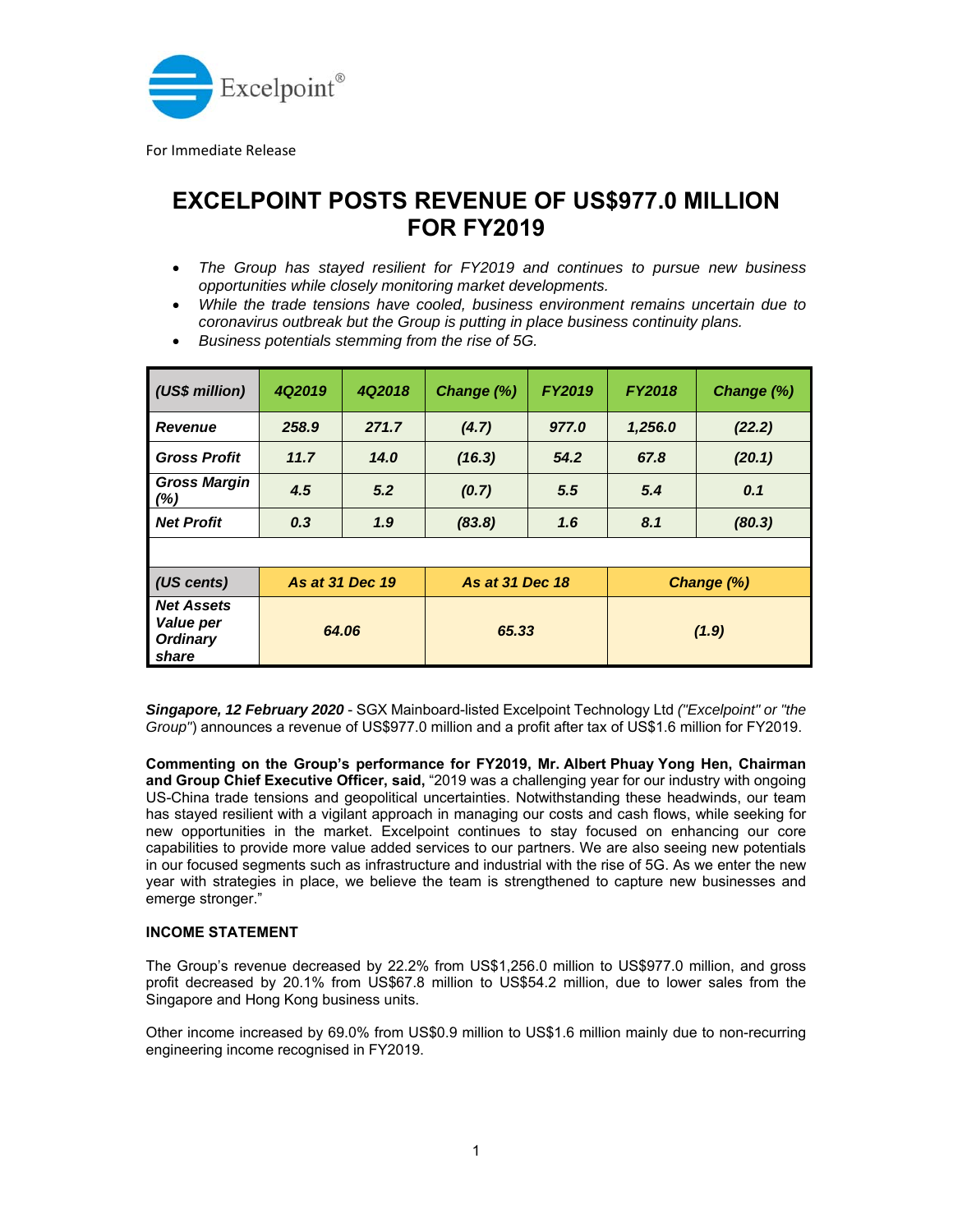

Sales and distribution costs decreased by 8.1% from US\$34.7 million to US\$31.9 million, and general and administrative expenses decreased by 20.8% from US\$18.6 million to US\$14.7 million, mainly due to lower staff costs including directors' remuneration, lower foreign exchange loss arising from the translation of foreign currency denominated balances into functional currency and reduced travelling expenses from cost savings initiatives.

Interest expense decreased by 17.7% from US\$6.8 million to US\$5.6 million mainly due to lower borrowings.

Overall, the Group reported profit after taxation of US\$1.6 million for FY2019.

## **CASHFLOW AND FINANCIAL POSITION**

The Group's net cash flows generated from operating activities was US\$45.6 million in FY2019 as compared to US\$11.2 million in FY2018. This was mainly due to lower working capital requirements.

Net cash flows used in investing activities was US\$1.1 million in FY2019 as compared to US\$2.8 million in FY2018. This was mainly due to lower purchase of property, plant and equipment.

Net cash flows used in financing activities was US\$50.6 million in FY2019 as compared to net cash flows generated from financing activities of US\$2.2 million in FY2018. This was mainly due to lower borrowings.

Cash and short-term deposits was US\$14.5 million as at 31 December 2019 as compared to US\$20.6 million as at 31 December 2018.

Non-current assets increased from US\$6.7 million to US\$10.5 million as at 31 December 2019 mainly due to the recognition of right-of-use assets upon adoption of SFRS(I) 16 on 1 January 2019 and purchase of other investment. This was partially offset by the disposal of investment security.

Current assets decreased from US\$377.4 million to US\$320.7 million as at 31 December 2019 mainly due to decrease in trade and other debtors of US\$33.1 million due to lower sales, decrease in stocks of US\$17.0 million due to lower purchase of stocks and decrease in cash and short-term deposits of US\$6.1 million.

Current liabilities decreased from US\$306.2 million to US\$253.2 million as at 31 December 2019 mainly due to decrease in interest-bearing loans and borrowings of US\$44.3 million, decrease in trade and other creditors of US\$10.8 million and partially offset by increase in current lease liabilities of US\$2.4 million due to recognition of lease liabilities upon adoption of SFRS(I) 16.

Non-current liabilities of US\$1.3 million as at 31 December 2019 was mainly due to the recognition of lease liabilities upon adoption of SFRS(I) 16.

Overall, shareholders' equity decreased from US\$77.9 million to US\$76.7 million as at 31 December 2019, mainly due to the dividend on ordinary shares of US\$3.5 million. This was partially offset by net profit of US\$1.6 million and fair value changes on equity instrument of US\$0.5 million.

**– End –**